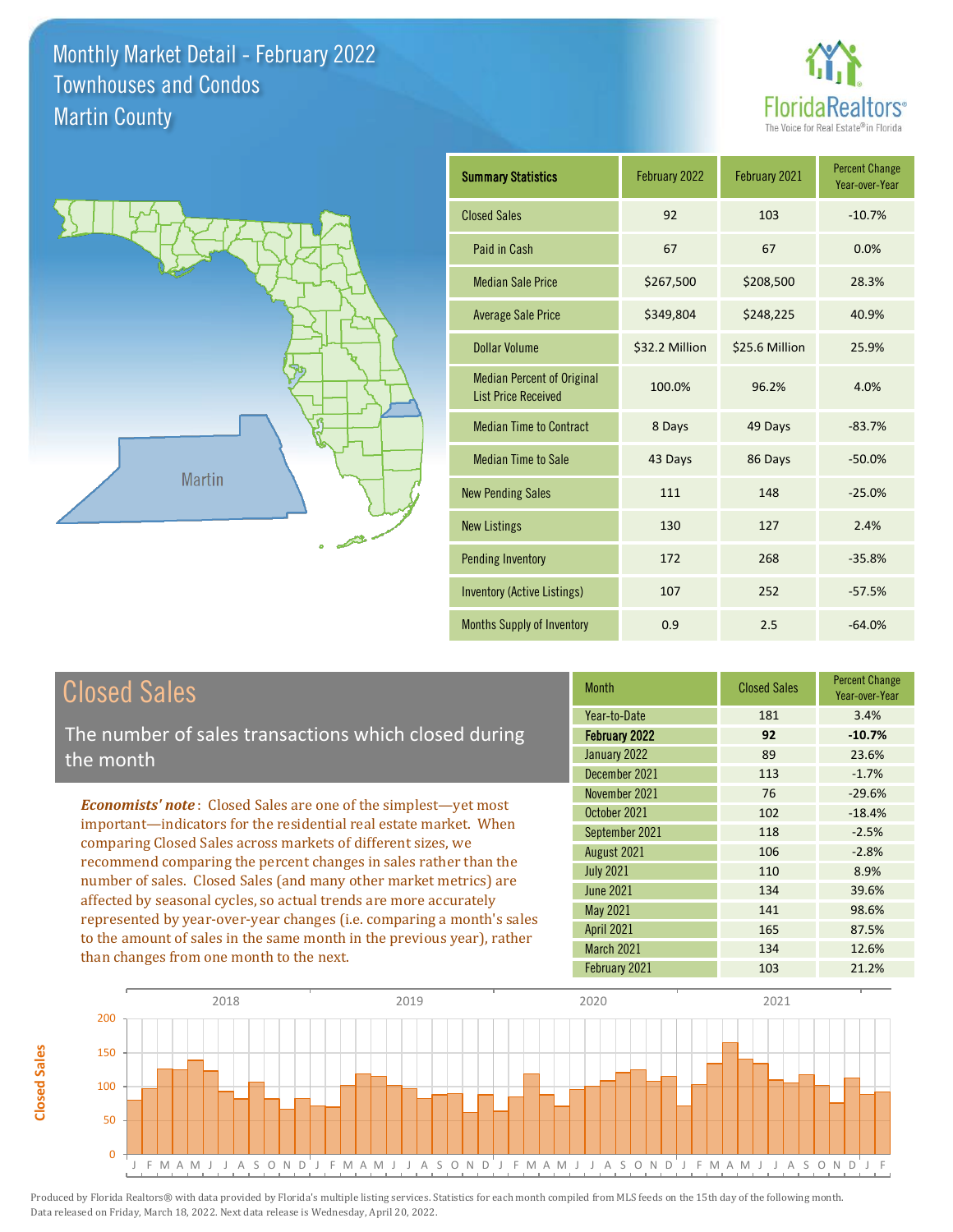

| <b>Cash Sales</b>                                                              | <b>Month</b>      | <b>Cash Sales</b> | <b>Percent Change</b><br>Year-over-Year |
|--------------------------------------------------------------------------------|-------------------|-------------------|-----------------------------------------|
|                                                                                | Year-to-Date      | 125               | 19.0%                                   |
| The number of Closed Sales during the month in which                           | February 2022     | 67                | 0.0%                                    |
| buyers exclusively paid in cash                                                | January 2022      | 58                | 52.6%                                   |
|                                                                                | December 2021     | 63                | 23.5%                                   |
|                                                                                | November 2021     | 43                | 2.4%                                    |
|                                                                                | October 2021      | 68                | $-5.6%$                                 |
| <b>Economists' note:</b> Cash Sales can be a useful indicator of the extent to | September 2021    | 68                | 23.6%                                   |
| which investors are participating in the market. Why? Investors are            | August 2021       | 72                | 38.5%                                   |
| far more likely to have the funds to purchase a home available up front,       | <b>July 2021</b>  | 52                | 15.6%                                   |
| whereas the typical homebuyer requires a mortgage or some other                | June 2021         | 79                | 49.1%                                   |
| form of financing. There are, of course, many possible exceptions, so          | May 2021          | 93                | 93.8%                                   |
| this statistic should be interpreted with care.                                | <b>April 2021</b> | 94                | 104.3%                                  |



### Cash Sales as a Percentage of Closed Sales

**Cash Sales**

The percentage of Closed Sales during the month which were Cash Sales

*Economists' note* : This statistic is simply another way of viewing Cash Sales. The remaining percentages of Closed Sales (i.e. those not paid fully in cash) each month involved some sort of financing, such as mortgages, owner/seller financing, assumed loans, etc.

| <b>Month</b>         | <b>Percent of Closed</b><br>Sales Paid in Cash | <b>Percent Change</b><br>Year-over-Year |
|----------------------|------------------------------------------------|-----------------------------------------|
| Year-to-Date         | 69.1%                                          | 15.2%                                   |
| <b>February 2022</b> | 72.8%                                          | 12.0%                                   |
| January 2022         | 65.2%                                          | 23.5%                                   |
| December 2021        | 55.8%                                          | 26.0%                                   |
| November 2021        | 56.6%                                          | 45.5%                                   |
| October 2021         | 66.7%                                          | 15.8%                                   |
| September 2021       | 57.6%                                          | 26.6%                                   |
| August 2021          | 67.9%                                          | 42.3%                                   |
| <b>July 2021</b>     | 47.3%                                          | 6.1%                                    |
| <b>June 2021</b>     | 59.0%                                          | 6.9%                                    |
| <b>May 2021</b>      | 66.0%                                          | $-2.4%$                                 |
| <b>April 2021</b>    | 57.0%                                          | 9.0%                                    |
| March 2021           | 60.4%                                          | $-7.8%$                                 |
| February 2021        | 65.0%                                          | 0.5%                                    |

March 2021 81 81 3.8%

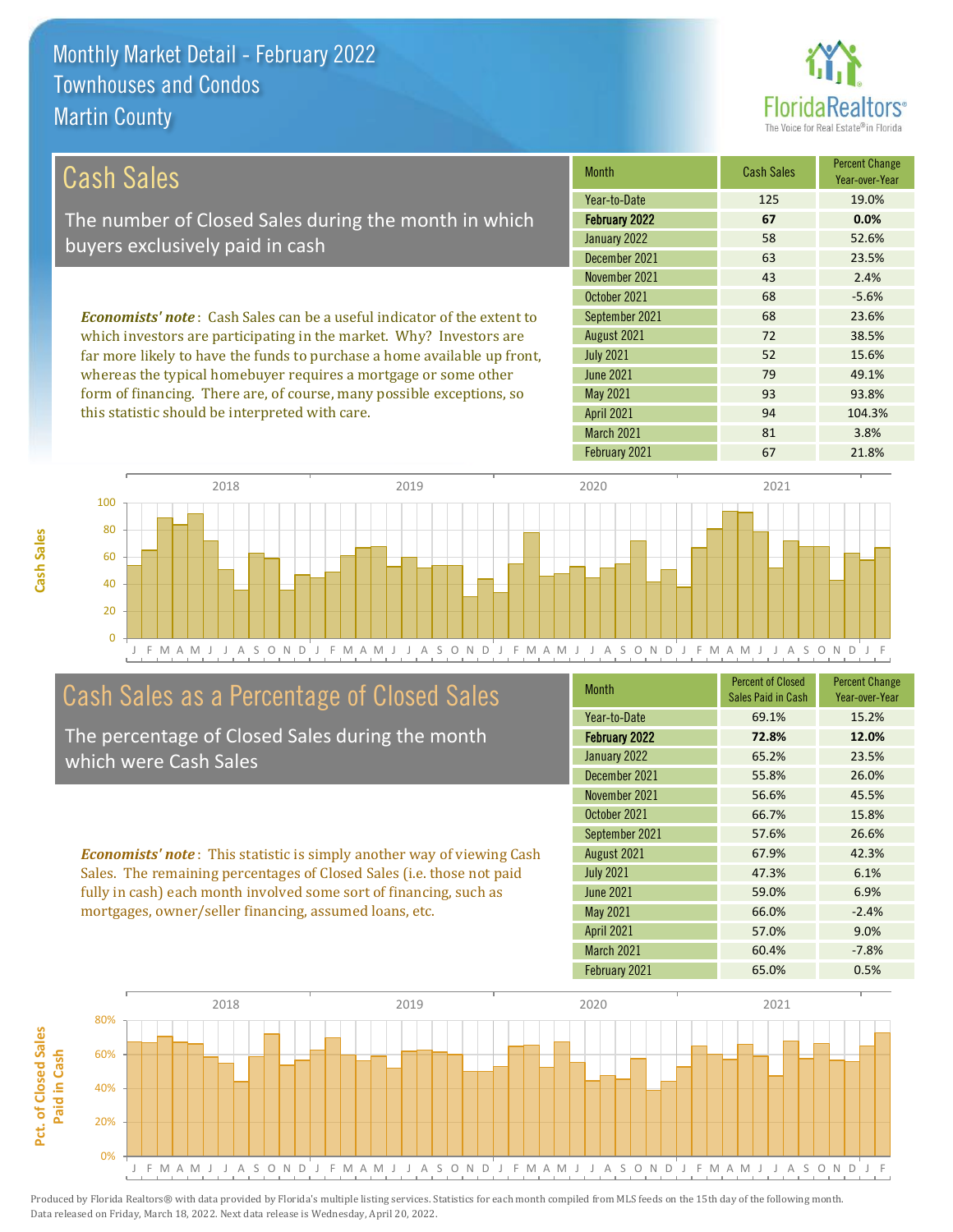

| Median Sale Price                                                         | <b>Month</b>      | <b>Median Sale Price</b> | <b>Percent Change</b><br>Year-over-Year |
|---------------------------------------------------------------------------|-------------------|--------------------------|-----------------------------------------|
|                                                                           | Year-to-Date      | \$255,000                | 22.2%                                   |
| The median sale price reported for the month (i.e. 50%                    | February 2022     | \$267,500                | 28.3%                                   |
| of sales were above and 50% of sales were below)                          | January 2022      | \$250,000                | 18.5%                                   |
|                                                                           | December 2021     | \$272,000                | 28.0%                                   |
|                                                                           | November 2021     | \$217,500                | 4.3%                                    |
| <b>Economists' note</b> : Median Sale Price is our preferred summary      | October 2021      | \$206,500                | 16.5%                                   |
| statistic for price activity because, unlike Average Sale Price, Median   | September 2021    | \$236,450                | 21.3%                                   |
| Sale Price is not sensitive to high sale prices for small numbers of      | August 2021       | \$206,300                | 14.0%                                   |
| homes that may not be characteristic of the market area. Keep in mind     | <b>July 2021</b>  | \$212,000                | 17.8%                                   |
| that median price trends over time are not always solely caused by        | June 2021         | \$195,450                | 18.8%                                   |
| changes in the general value of local real estate. Median sale price only | May 2021          | \$227,500                | 31.9%                                   |
| reflects the values of the homes that sold each month, and the mix of     | <b>April 2021</b> | \$205,000                | 16.5%                                   |
| the types of homes that sell can change over time.                        | March 2021        | \$212,250                | 22.0%                                   |



# Average Sale Price

The average sale price reported for the month (i.e. total sales in dollars divided by the number of sales)

*Economists' note* : Usually, we prefer Median Sale Price over Average Sale Price as a summary statistic for home prices. However, Average Sale Price does have its uses—particularly when it is analyzed alongside the Median Sale Price. For one, the relative difference between the two statistics can provide some insight into the market for higher-end homes in an area.

| <b>Month</b>      | <b>Average Sale Price</b> | <b>Percent Change</b><br>Year-over-Year |
|-------------------|---------------------------|-----------------------------------------|
| Year-to-Date      | \$357,299                 | 35.3%                                   |
| February 2022     | \$349,804                 | 40.9%                                   |
| January 2022      | \$365,047                 | 27.4%                                   |
| December 2021     | \$295,333                 | 14.1%                                   |
| November 2021     | \$292,944                 | 38.5%                                   |
| October 2021      | \$256,036                 | 15.3%                                   |
| September 2021    | \$312,183                 | 35.3%                                   |
| August 2021       | \$276,035                 | 31.4%                                   |
| <b>July 2021</b>  | \$267,182                 | 26.9%                                   |
| <b>June 2021</b>  | \$255,019                 | 26.5%                                   |
| <b>May 2021</b>   | \$312,362                 | 18.9%                                   |
| <b>April 2021</b> | \$341,029                 | 36.0%                                   |
| March 2021        | \$302,813                 | 18.5%                                   |
| February 2021     | \$248,225                 | 16.0%                                   |

February 2021 \$208,500 30.3%



**Median Sale Price**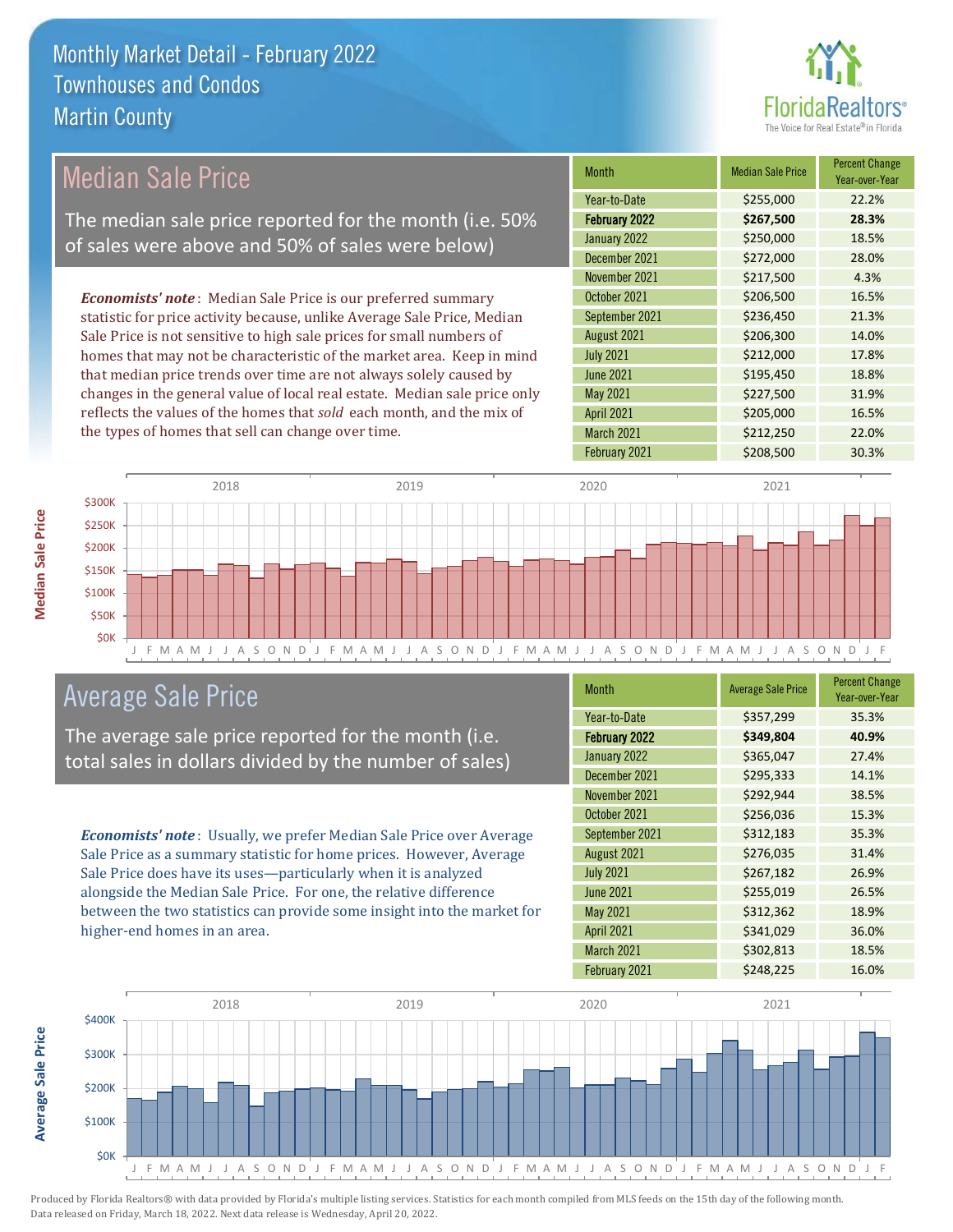

\$56.3 Million 154.9%

March 2021 **S40.6 Million** 33.4%

April 2021

| Dollar Volume                                                                   | <b>Month</b>     | <b>Dollar Volume</b> | <b>Percent Change</b><br>Year-over-Year |
|---------------------------------------------------------------------------------|------------------|----------------------|-----------------------------------------|
|                                                                                 | Year-to-Date     | \$64.7 Million       | 40.0%                                   |
| The sum of the sale prices for all sales which closed                           | February 2022    | \$32.2 Million       | 25.9%                                   |
| during the month                                                                | January 2022     | \$32.5 Million       | 57.5%                                   |
|                                                                                 | December 2021    | \$33.4 Million       | 12.1%                                   |
|                                                                                 | November 2021    | \$22.3 Million       | $-2.5%$                                 |
| <b>Economists' note</b> : Dollar Volume is simply the sum of all sale prices in | October 2021     | \$26.1 Million       | $-5.9%$                                 |
| a given time period, and can quickly be calculated by multiplying               | September 2021   | \$36.8 Million       | 32.0%                                   |
| Closed Sales by Average Sale Price. It is a strong indicator of the health      | August 2021      | \$29.3 Million       | 27.8%                                   |
| of the real estate industry in a market, and is of particular interest to       | <b>July 2021</b> | \$29.4 Million       | 38.2%                                   |
| real estate professionals, investors, analysts, and government agencies.        | June 2021        | \$34.2 Million       | 76.6%                                   |
| Potential home sellers and home buyers, on the other hand, will likely          | May 2021         | \$44.0 Million       | 136.1%                                  |



# Median Percent of Original List Price Received

be better served by paying attention to trends in the two components

of Dollar Volume (i.e. sales and prices) individually.

The median of the sale price (as a percentage of the original list price) across all properties selling during the month

*Economists' note* : The Median Percent of Original List Price Received is useful as an indicator of market recovery, since it typically rises as buyers realize that the market may be moving away from them and they need to match the selling price (or better it) in order to get a contract on the house. This is usually the last measure to indicate a market has shifted from down to up, so it is what we would call a *lagging* indicator.

| <b>Month</b>         | Med. Pct. of Orig.<br><b>List Price Received</b> | <b>Percent Change</b><br>Year-over-Year |
|----------------------|--------------------------------------------------|-----------------------------------------|
| Year-to-Date         | 100.0%                                           | 4.4%                                    |
| <b>February 2022</b> | 100.0%                                           | 4.0%                                    |
| January 2022         | 100.0%                                           | 4.7%                                    |
| December 2021        | 100.0%                                           | 4.4%                                    |
| November 2021        | 100.0%                                           | 3.8%                                    |
| October 2021         | 100.0%                                           | 4.0%                                    |
| September 2021       | 100.0%                                           | 4.5%                                    |
| August 2021          | 100.0%                                           | 5.6%                                    |
| <b>July 2021</b>     | 98.0%                                            | 3.4%                                    |
| <b>June 2021</b>     | 98.1%                                            | 3.2%                                    |
| <b>May 2021</b>      | 99.0%                                            | 4.7%                                    |
| <b>April 2021</b>    | 97.5%                                            | 3.0%                                    |
| <b>March 2021</b>    | 94.9%                                            | 0.3%                                    |
| February 2021        | 96.2%                                            | 0.7%                                    |



Produced by Florida Realtors® with data provided by Florida's multiple listing services. Statistics for each month compiled from MLS feeds on the 15th day of the following month. Data released on Friday, March 18, 2022. Next data release is Wednesday, April 20, 2022.

**Med. Pct. of Orig.** 

Med. Pct. of Orig.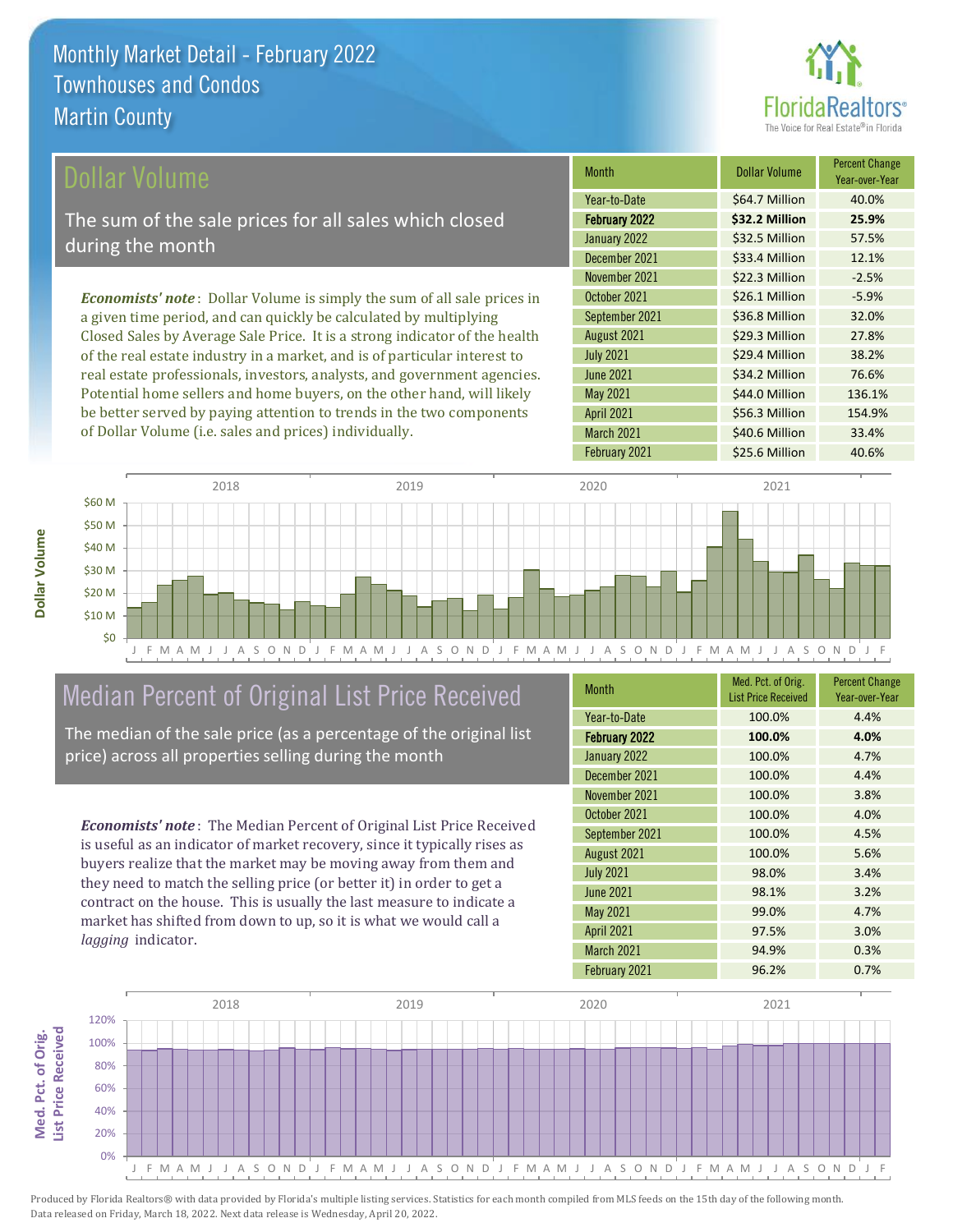

# Median Time to Contract

The median number of days between the listing date and contract date for all Closed Sales during the month

*Economists' note* : Like Time to Sale, Time to Contract is a measure of the length of the home selling process calculated for sales which closed during the month. The difference is that Time to Contract measures the number of days between the initial listing of a property and the signing of the contract which eventually led to the closing of the sale. When the gap between Median Time to Contract and Median Time to Sale grows, it is usually a sign of longer closing times and/or declining numbers of cash sales.

| Median Time to<br>Contract | <b>Percent Change</b><br>Year-over-Year |
|----------------------------|-----------------------------------------|
| 8 Days                     | $-82.2%$                                |
| 8 Days                     | $-83.7%$                                |
| 10 Days                    | $-74.4%$                                |
| 10 Days                    | $-70.6%$                                |
| 11 Days                    | $-59.3%$                                |
| 10 Days                    | $-52.4%$                                |
| 10 Days                    | $-71.4%$                                |
| 7 Days                     | $-88.1%$                                |
| 18 Days                    | $-76.0%$                                |
| 19 Days                    | $-59.6%$                                |
| 9 Days                     | $-81.3%$                                |
| 16 Days                    | $-44.8%$                                |
| 32 Days                    | $-17.9%$                                |
| 49 Days                    | 2.1%                                    |
|                            |                                         |



## Median Time to Sale

**Median Time to Sale**

**Median Time to Sale** 

The median number of days between the listing date and closing date for all Closed Sales during the month

*Economists' note* : Time to Sale is a measure of the length of the home selling process, calculated as the number of days between the initial listing of a property and the closing of the sale. *Median* Time to Sale is the amount of time the "middle" property selling this month was on the market. That is, 50% of homes selling this month took *less* time to sell, and 50% of homes took *more* time to sell. Median Time to Sale gives a more accurate picture than Average Time to Sale, which can be skewed upward by small numbers of properties taking an abnormally long time to sell.

| <b>Month</b>      | <b>Median Time to Sale</b> | <b>Percent Change</b><br>Year-over-Year |
|-------------------|----------------------------|-----------------------------------------|
| Year-to-Date      | 45 Days                    | $-47.1%$                                |
| February 2022     | 43 Days                    | $-50.0%$                                |
| January 2022      | 49 Days                    | $-39.5%$                                |
| December 2021     | 51 Days                    | $-32.9%$                                |
| November 2021     | 47 Days                    | $-32.9%$                                |
| October 2021      | 48 Days                    | $-27.3%$                                |
| September 2021    | 50 Days                    | $-32.4%$                                |
| August 2021       | 50 Days                    | $-45.7%$                                |
| <b>July 2021</b>  | 58 Days                    | $-50.4%$                                |
| <b>June 2021</b>  | 61 Days                    | $-31.5%$                                |
| <b>May 2021</b>   | 52 Days                    | $-34.2%$                                |
| <b>April 2021</b> | 62 Days                    | $-10.1%$                                |
| March 2021        | 72 Days                    | $-6.5%$                                 |
| February 2021     | 86 Days                    | $-2.3%$                                 |

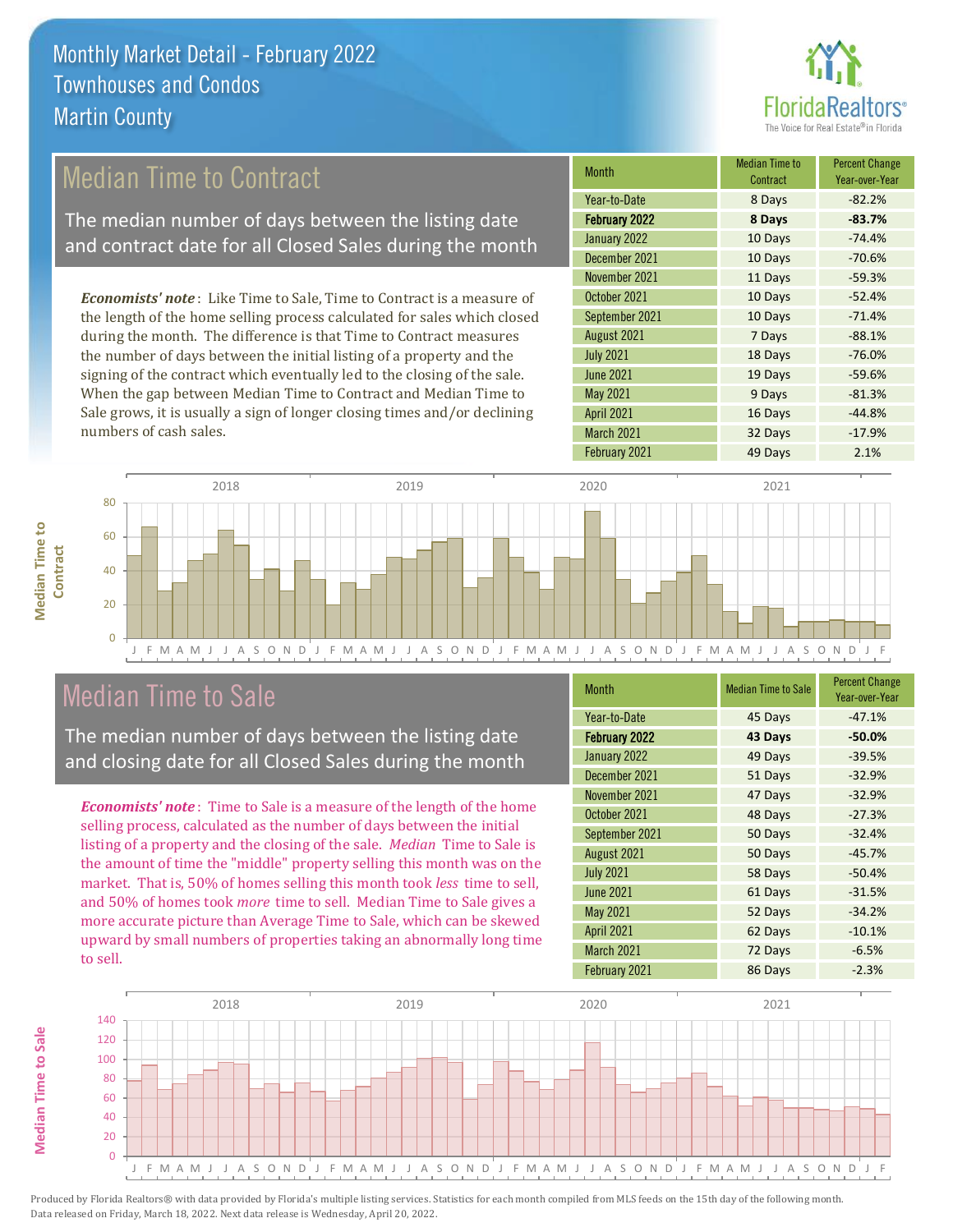

| <b>New Pending Sales</b>                                                      | <b>Month</b>      | <b>New Pending Sales</b> | <b>Percent Change</b><br>Year-over-Year |
|-------------------------------------------------------------------------------|-------------------|--------------------------|-----------------------------------------|
|                                                                               | Year-to-Date      | 218                      | $-26.8%$                                |
| The number of listed properties that went under                               | February 2022     | 111                      | $-25.0%$                                |
| contract during the month                                                     | January 2022      | 107                      | $-28.7%$                                |
|                                                                               | December 2021     | 92                       | 1.1%                                    |
|                                                                               | November 2021     | 96                       | $-11.9%$                                |
| <b>Economists' note:</b> Because of the typical length of time it takes for a | October 2021      | 102                      | $-12.8%$                                |
| sale to close, economists consider Pending Sales to be a decent               | September 2021    | 112                      | $-17.0%$                                |
| indicator of potential future Closed Sales. It is important to bear in        | August 2021       | 113                      | 6.6%                                    |
| mind, however, that not all Pending Sales will be closed successfully.        | <b>July 2021</b>  | 99                       | $-25.0%$                                |
| So, the effectiveness of Pending Sales as a future indicator of Closed        | <b>June 2021</b>  | 113                      | $-7.4%$                                 |
| Sales is susceptible to changes in market conditions such as the              | May 2021          | 145                      | 27.2%                                   |
| availability of financing for homebuyers and the inventory of                 | <b>April 2021</b> | 171                      | 159.1%                                  |



# New Listings

distressed properties for sale.

The number of properties put onto the market during the month

*Economists' note* : New Listings tend to rise in delayed response to increasing prices, so they are often seen as a lagging indicator of market health. As prices rise, potential sellers raise their estimations of value—and in the most recent cycle, rising prices have freed up many potential sellers who were previously underwater on their mortgages. Note that in our calculations, we take care to not include properties that were recently taken off the market and quickly relisted, since these are not really *new* listings.

| <b>Month</b>         | <b>New Listings</b> | <b>Percent Change</b><br>Year-over-Year |
|----------------------|---------------------|-----------------------------------------|
| Year-to-Date         | 255                 | $-3.0%$                                 |
| <b>February 2022</b> | 130                 | 2.4%                                    |
| January 2022         | 125                 | $-8.1%$                                 |
| December 2021        | 78                  | $-16.1%$                                |
| November 2021        | 144                 | 20.0%                                   |
| October 2021         | 92                  | $-14.0%$                                |
| September 2021       | 96                  | $-32.4%$                                |
| August 2021          | 110                 | $-7.6%$                                 |
| <b>July 2021</b>     | 108                 | $-21.2%$                                |
| <b>June 2021</b>     | 120                 | 9.1%                                    |
| <b>May 2021</b>      | 109                 | $-20.4%$                                |
| April 2021           | 154                 | 85.5%                                   |
| March 2021           | 151                 | 4.1%                                    |
| February 2021        | 127                 | $-5.9%$                                 |

February 2021 148 14.7%

March 2021 174 95.5%



**New Listings**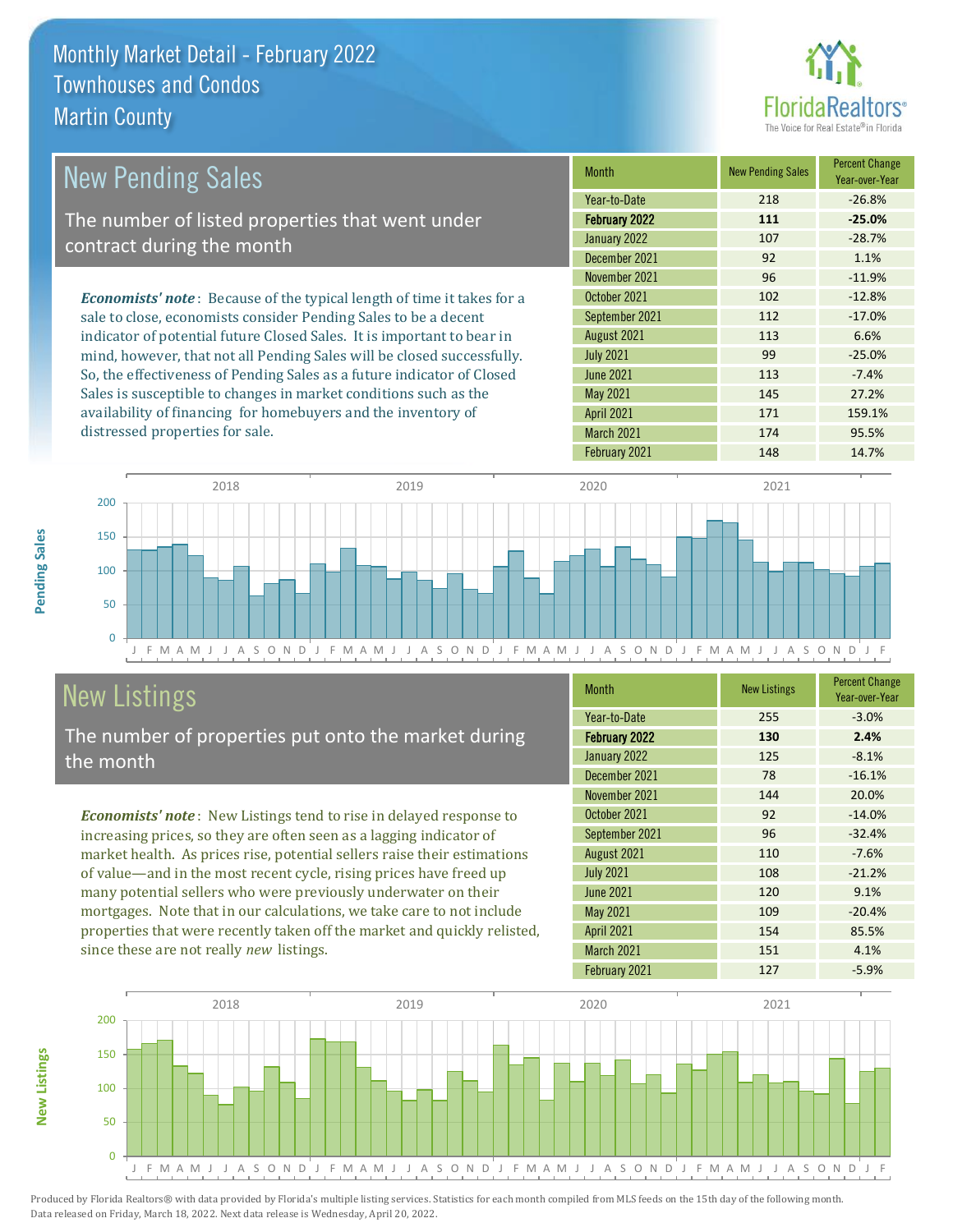

| <b>Inventory (Active Listings)</b>                                          | <b>Month</b>             | Inventory | <b>Percent Change</b><br>Year-over-Year |
|-----------------------------------------------------------------------------|--------------------------|-----------|-----------------------------------------|
|                                                                             | <b>YTD (Monthly Avg)</b> | 100       | $-62.1%$                                |
| The number of property listings active at the end of                        | February 2022            | 107       | $-57.5%$                                |
| the month                                                                   | January 2022             | 93        | $-66.3%$                                |
|                                                                             | December 2021            | 76        | $-73.4%$                                |
|                                                                             | November 2021            | 151       | $-47.8%$                                |
| <b>Economists' note:</b> There are a number of ways to define and calculate | October 2021             | 105       | $-63.3%$                                |
|                                                                             | September 2021           | 117       | $-60.9%$                                |
| Inventory. Our method is to simply count the number of active listings      | $1.2.21$ 0001            | 12E       | $F \rightarrow F \rightarrow$           |

on the last day of the month, and hold this number to compare with the same month the following year. Inventory rises when New Listings are outpacing the number of listings that go off-market (regardless of whether they actually sell). Likewise, it falls when New Listings aren't keeping up with the rate at which homes are going off-market.

|                          |     | Year-over-Year |
|--------------------------|-----|----------------|
| <b>YTD (Monthly Avg)</b> | 100 | $-62.1%$       |
| February 2022            | 107 | $-57.5%$       |
| January 2022             | 93  | $-66.3%$       |
| December 2021            | 76  | $-73.4%$       |
| November 2021            | 151 | $-47.8%$       |
| October 2021             | 105 | $-63.3%$       |
| September 2021           | 117 | $-60.9%$       |
| August 2021              | 135 | $-57.5%$       |
| <b>July 2021</b>         | 131 | $-64.0%$       |
| <b>June 2021</b>         | 128 | $-66.0%$       |
| <b>May 2021</b>          | 130 | $-69.4%$       |
| April 2021               | 173 | $-58.6%$       |
| <b>March 2021</b>        | 211 | $-51.8%$       |
| February 2021            | 252 | $-38.7%$       |



# Months Supply of Inventory

An estimate of the number of months it will take to deplete the current Inventory given recent sales rates

*Economists' note* : MSI is a useful indicator of market conditions. The benchmark for a balanced market (favoring neither buyer nor seller) is 5.5 months of inventory. Anything higher is traditionally a buyers' market, and anything lower is a sellers' market. There is no single accepted way of calculating MSI. A common method is to divide current Inventory by the most recent month's Closed Sales count, but this count is a usually poor predictor of future Closed Sales due to seasonal cycles. To eliminate seasonal effects, we use the 12-month average of monthly Closed Sales instead.

| <b>Month</b>             | <b>Months Supply</b> | <b>Percent Change</b><br>Year-over-Year |  |
|--------------------------|----------------------|-----------------------------------------|--|
| <b>YTD (Monthly Avg)</b> | 0.9                  | $-65.4%$                                |  |
| <b>February 2022</b>     | 0.9                  | $-64.0%$                                |  |
| January 2022             | 0.8                  | $-70.4%$                                |  |
| December 2021            | 0.7                  | $-75.9%$                                |  |
| November 2021            | 1.3                  | $-56.7%$                                |  |
| October 2021             | 0.9                  | $-70.0%$                                |  |
| September 2021           | 1.0                  | $-69.7%$                                |  |
| August 2021              | 1.1                  | $-69.4%$                                |  |
| <b>July 2021</b>         | 1.1                  | $-73.8%$                                |  |
| <b>June 2021</b>         | 1.1                  | $-75.0%$                                |  |
| <b>May 2021</b>          | 1.1                  | $-77.6%$                                |  |
| April 2021               | 1.6                  | $-65.2%$                                |  |
| March 2021               | 2.0                  | $-57.4%$                                |  |
| February 2021            | 2.5                  | $-44.4%$                                |  |



**Inventory**

**Months Supply of** 

Months Supply of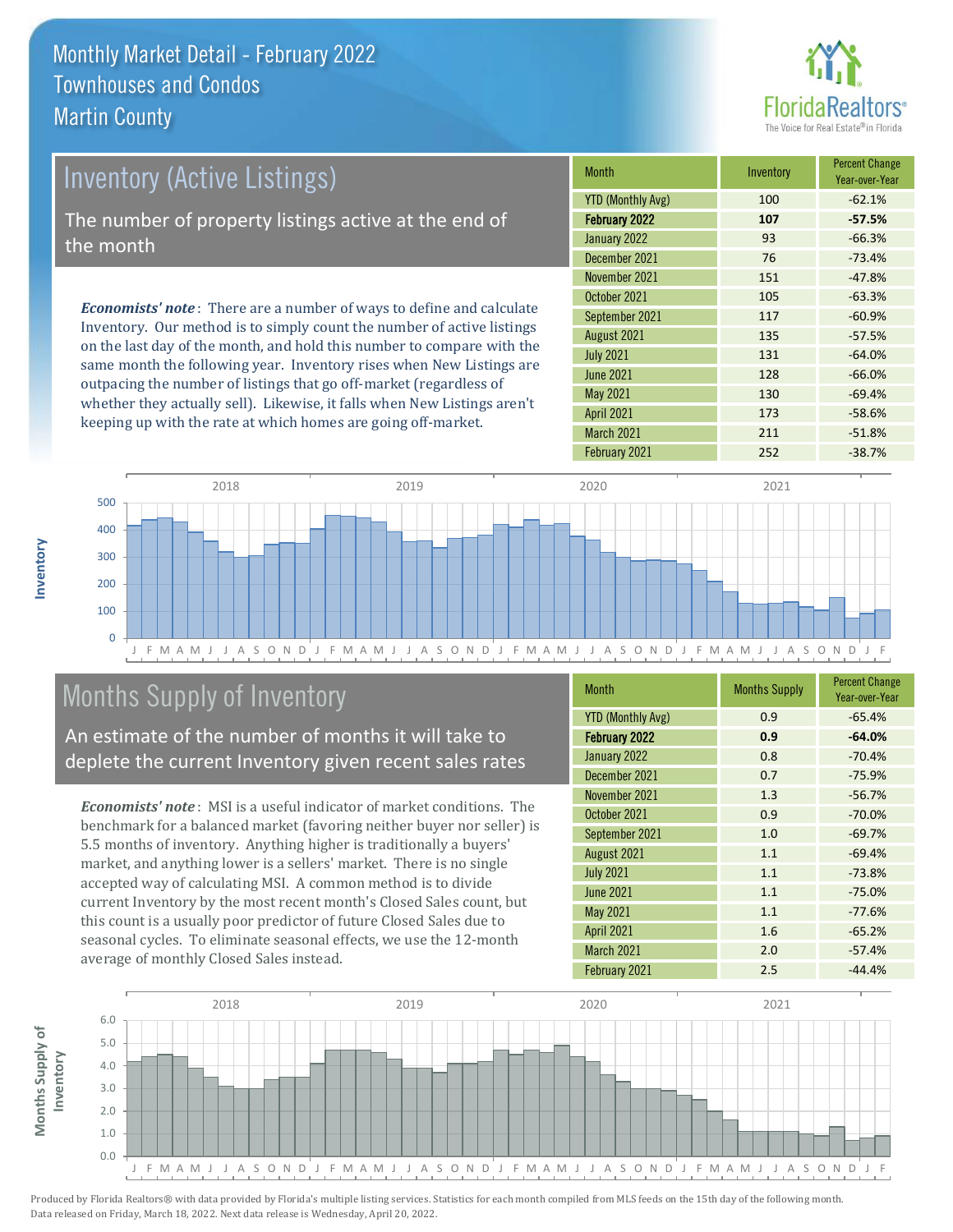

# Closed Sales by Sale Price

The number of sales transactions which closed during the month

*Economists' note:* Closed Sales are one of the simplest—yet most important—indicators for the residential real estate market. When comparing Closed Sales across markets of different sizes, we recommend comparing the percent changes in sales rather than the number of sales. Closed Sales (and many other market metrics) are affected by seasonal cycles, so actual trends are more accurately represented by year-over-year changes (i.e. comparing a month's sales to the amount of sales in the same month in the previous year), rather than changes from one month to the next.

| <b>Sale Price</b>     | <b>Closed Sales</b> | <b>Percent Change</b><br>Year-over-Year |
|-----------------------|---------------------|-----------------------------------------|
| Less than \$50,000    | 0                   | N/A                                     |
| $$50,000 - $99,999$   | $\Omega$            | $-100.0%$                               |
| $$100,000 - $149,999$ | 10                  | $-41.2%$                                |
| $$150,000 - $199,999$ | 18                  | $-18.2%$                                |
| $$200,000 - $249,999$ | 9                   | $-43.8%$                                |
| \$250,000 - \$299,999 | 21                  | 90.9%                                   |
| \$300,000 - \$399,999 | 16                  | 6.7%                                    |
| \$400,000 - \$599,999 | 9                   | 12.5%                                   |
| \$600,000 - \$999,999 | 6                   | 50.0%                                   |
| \$1,000,000 or more   | 3                   | N/A                                     |



# Median Time to Contract by Sale Price

The median number of days between the listing date and contract date for all Closed Sales during the month

*Economists' note* : Like Time to Sale, Time to Contract is a measure of the length of the home selling process calculated for sales which closed during the month. The difference is that Time to Contract measures the number of days between the initial listing of a property and the signing of the contract which eventually led to the closing of the sale. When the gap between Median Time to Contract and Median Time to Sale grows, it is usually a sign of longer closing times and/or declining numbers of cash sales.

| <b>Sale Price</b>     | Median Time to<br>Contract | <b>Percent Change</b><br>Year-over-Year |
|-----------------------|----------------------------|-----------------------------------------|
| Less than \$50,000    | (No Sales)                 | N/A                                     |
| \$50,000 - \$99,999   | (No Sales)                 | N/A                                     |
| $$100,000 - $149,999$ | 8 Days                     | $-68.0%$                                |
| $$150,000 - $199,999$ | 13 Days                    | $-76.4%$                                |
| $$200,000 - $249,999$ | 2 Days                     | $-96.9%$                                |
| \$250,000 - \$299,999 | 8 Days                     | $-77.1%$                                |
| \$300,000 - \$399,999 | 8 Days                     | $-74.2%$                                |
| $$400,000 - $599,999$ | 24 Days                    | $-69.2%$                                |
| \$600,000 - \$999,999 | 12 Days                    | $-96.3%$                                |
| \$1,000,000 or more   | 5 Days                     | N/A                                     |



Produced by Florida Realtors® with data provided by Florida's multiple listing services. Statistics for each month compiled from MLS feeds on the 15th day of the following month. Data released on Friday, March 18, 2022. Next data release is Wednesday, April 20, 2022.

**Median Time to Contract**

**Median Time to Contract**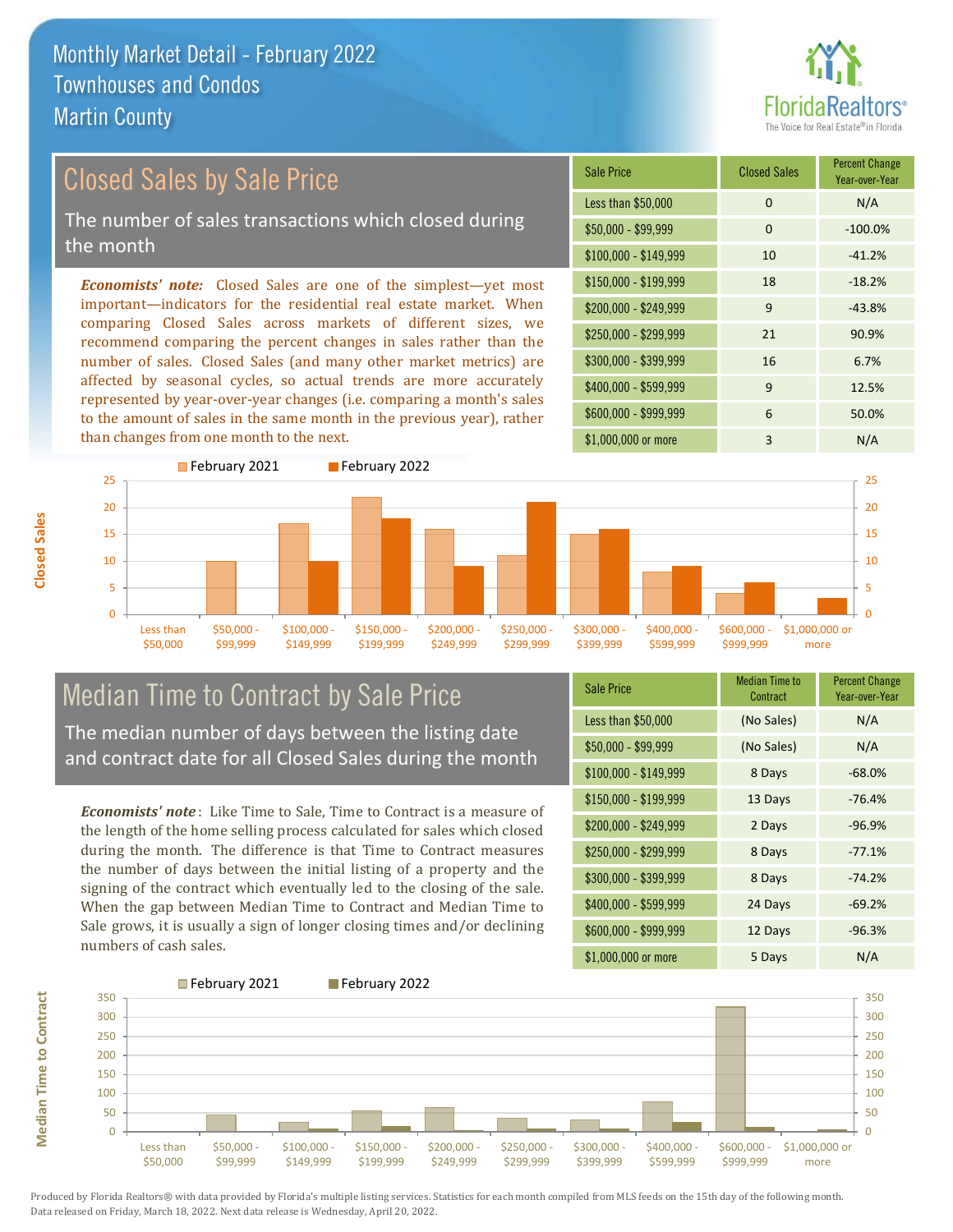

# New Listings by Initial Listing Price

The number of properties put onto the market during the month

*Economists' note:* New Listings tend to rise in delayed response to increasing prices, so they are often seen as a lagging indicator of market health. As prices rise, potential sellers raise their estimations of value—and in the most recent cycle, rising prices have freed up many potential sellers who were previously underwater on their mortgages. Note that in our calculations, we take care to not include properties that were recently taken off the market and quickly relisted, since these are not really *new* listings.





## Inventory by Current Listing Price The number of property listings active at the end of the month

*Economists' note* : There are a number of ways to define and calculate Inventory. Our method is to simply count the number of active listings on the last day of the month, and hold this number to compare with the same month the following year. Inventory rises when New Listings are outpacing the number of listings that go off-market (regardless of whether they actually sell). Likewise, it falls when New Listings aren't keeping up with the rate at which homes are going off-market.

| <b>Current Listing Price</b> | Inventory | <b>Percent Change</b><br>Year-over-Year |
|------------------------------|-----------|-----------------------------------------|
| Less than \$50,000           | 0         | $-100.0%$                               |
| $$50,000 - $99,999$          | 0         | $-100.0%$                               |
| $$100,000 - $149,999$        | 8         | $-83.7%$                                |
| \$150,000 - \$199,999        | 16        | $-56.8%$                                |
| $$200,000 - $249,999$        | 12        | $-64.7%$                                |
| \$250,000 - \$299,999        | 11        | $-47.6%$                                |
| \$300,000 - \$399,999        | 27        | 58.8%                                   |
| \$400,000 - \$599,999        | 13        | 62.5%                                   |
| \$600,000 - \$999,999        | 6         | $-73.9%$                                |
| \$1,000,000 or more          | 14        | $-56.3%$                                |



Produced by Florida Realtors® with data provided by Florida's multiple listing services. Statistics for each month compiled from MLS feeds on the 15th day of the following month. Data released on Friday, March 18, 2022. Next data release is Wednesday, April 20, 2022.

**Inventory**